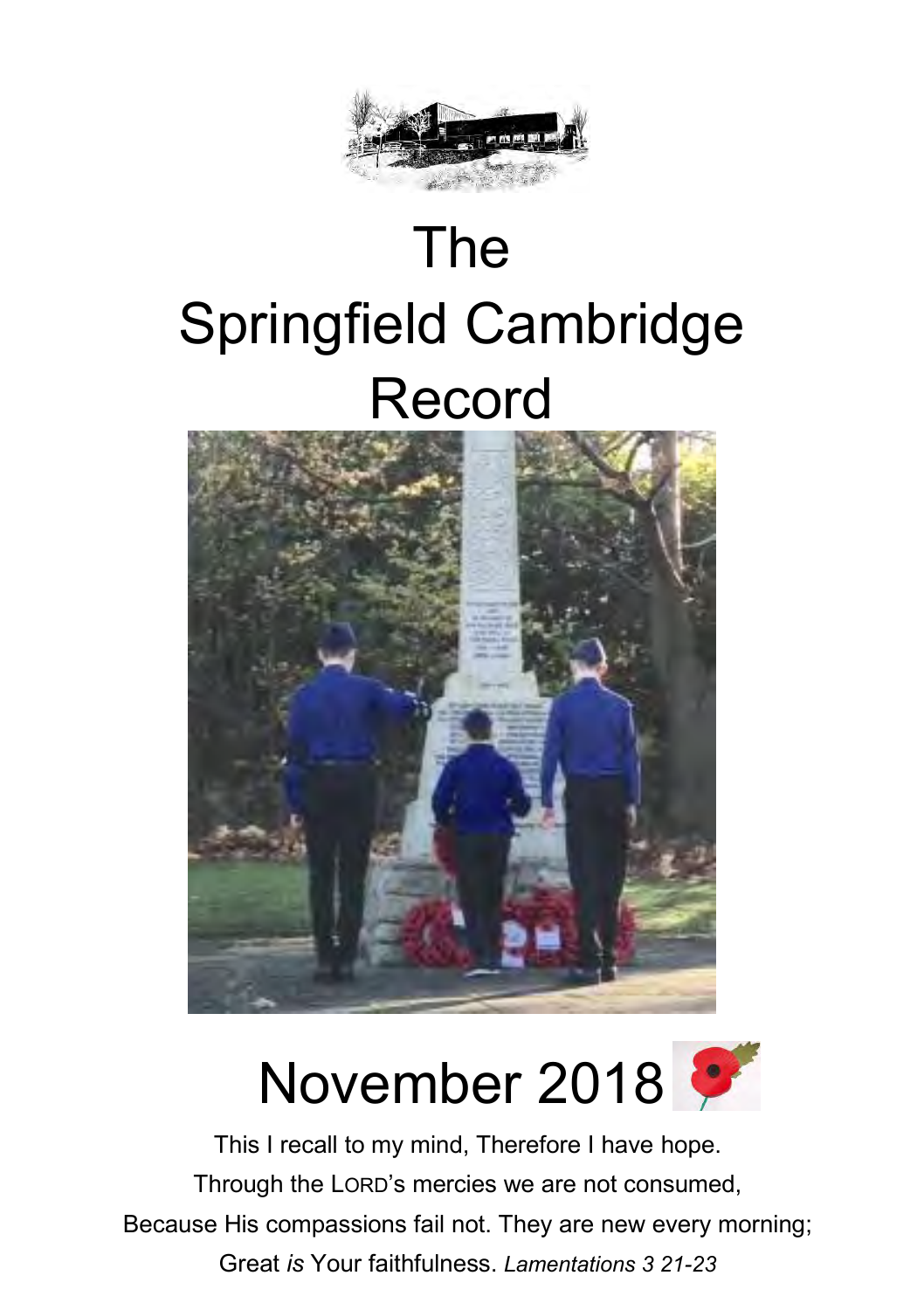Rev IAN TAYLOR, BD, ThM 64 Miller Drive, Bishopbriggs, G64 1FB  $\mathbf{\widehat{a}}$  0141 772 1540  $\Diamond$  Taylor@churchofscotland.org.uk

#### **Assistant Minister:**

Dr Sonia Blakesley BD (Min)  $\bullet$  07925 068 065  $\circ$  SBlakesley@churchofscotland.org.uk

> **Session Clerk**  JAMES (JIM) SCOTT

**Clerk to the Congregational Board**  SANDRA McDOUGALL

#### **Church Office**

Mondays 10 am – 12 noon Isobel Lawson, Margery Gough, Sheila Bryce, Moyra Ewing Wednesdays 10 am – 12 noon Janette Gray and Christine Smith  $\bullet$ 0141 772 1596  $\circ$ springfieldcamb@btconnect.com

> **Musical Director**  ALAN A. CRAIG, B.Mus, PGCE

> > **Treasurer**  JIM KERR

**Gift Aid Convener**  DAVID LOCKHART 79

 **Non Gift Aid Convener** ELLEN ROBERTSON

**"The Record" Editor** JAMES ROBERTSON

**Church Officer** JIM TONNER **1** 0141 772 1596

**Springfield Cambridge Church 49 Springfield Road, BishopbriggsG64 1PN** *www.springfieldcambridge.org.uk* **facebook.com/springfieldcambridge**

**Scottish Charity SC005642**

*Version 2 August 2018*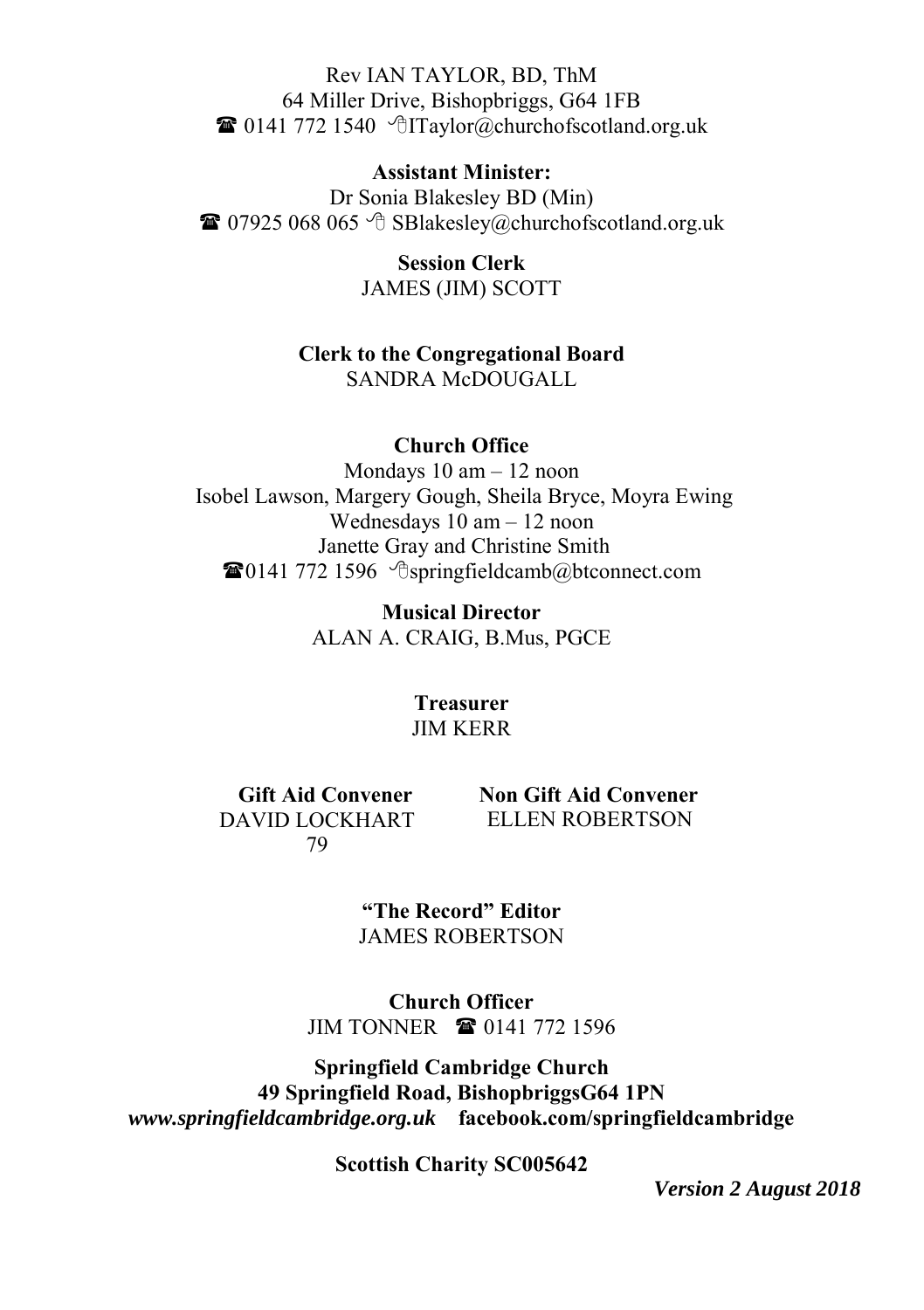### **Words from our Minister…**

### **it's getting dark again!**

As we approach the end of British Summer Time, and we prepare for the clocks to go back, I am conscious that as my granny used to say, *"the nights are fair drawin' in."*

Of course, we will all soon enough experience the darkness of winter nights, but I am aware that there are many of you who are also experiencing an inner darkness. Those experiences of life that cast long dark shadows over you – the illness of a loved one, a bereavement, and financial worries.

Parker Palmer is a contemporary writer and teacher who plumbs the depth of the human spirit and sinks deeply into the darkness of the Holy Spirit. It is there, in the darkness, that he most often finds the light.

Palmer wrote often of his own shadow experiences – years when he lived in the dark pit of depression. As he withdrew and wallowed in the darkness his friends tried to *'fix'* him. All their best efforts failed. They intended well, but they were avoiding or denying his suffering. They were unable to be *'with him'* in his suffering.

Finally, a friend came to see him and said nothing. Instead, he sat at Parker's feet, took off Parker's shoes and rubbed his feet. This friend returned often in the next few week – just to touch Parker – and to be *'with him'* in his suffering.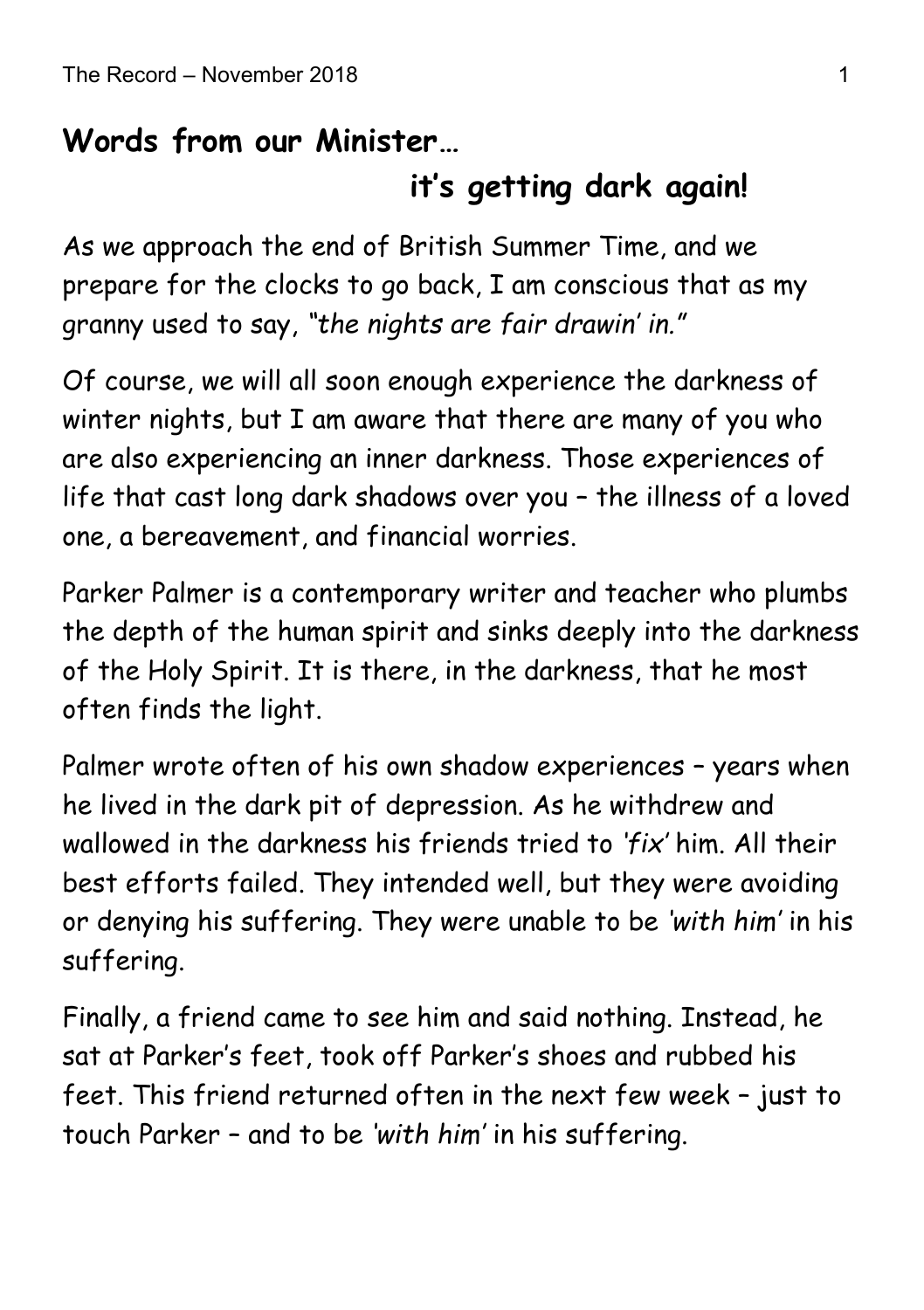That story reminds me that serving others – touching others when they hurt most - is the call of Christian discipleship. I am reminded through my own discomfort, that the world is full of suffering and pain that makes my own troubles fade in comparison. Recognising how much I need to be loved when my strength is at a low point opens me to hear Jesus in a new way. If he can hang broken on a cross, I can open my heart to feel the pain of the world, and I can re-commit myself to love the suffering of the world, just as God continues to love me. Anyone for a foot rub?

Rev Ian Taylor

### *The following letter was received from Rev Catherine E.E. Collins, Convenor, Training Task Group, Ministries Council*

The Training Task Group of the Ministries Council is delighted that you are going to provide a training placement for a candidate on probationary placement. Most congregations find this a stimulating, enriching and enjoyable experience, but it also means change, especially if you are having a candidate for the first time.The Task Group thought it might be helpful to outline its hopes for the placement and the thinking that underlines it.

#### **The background**

The placement is made by the Task Group in careful consultation with the candidate. The aim is to ensure the candidate receives the best possible training and is given ample opportunity to receive constructive criticism, and to reflect on the relationship between their theological education and parish life. All salary costs and travelling costs are met centrally. The placement is normally for 15 months.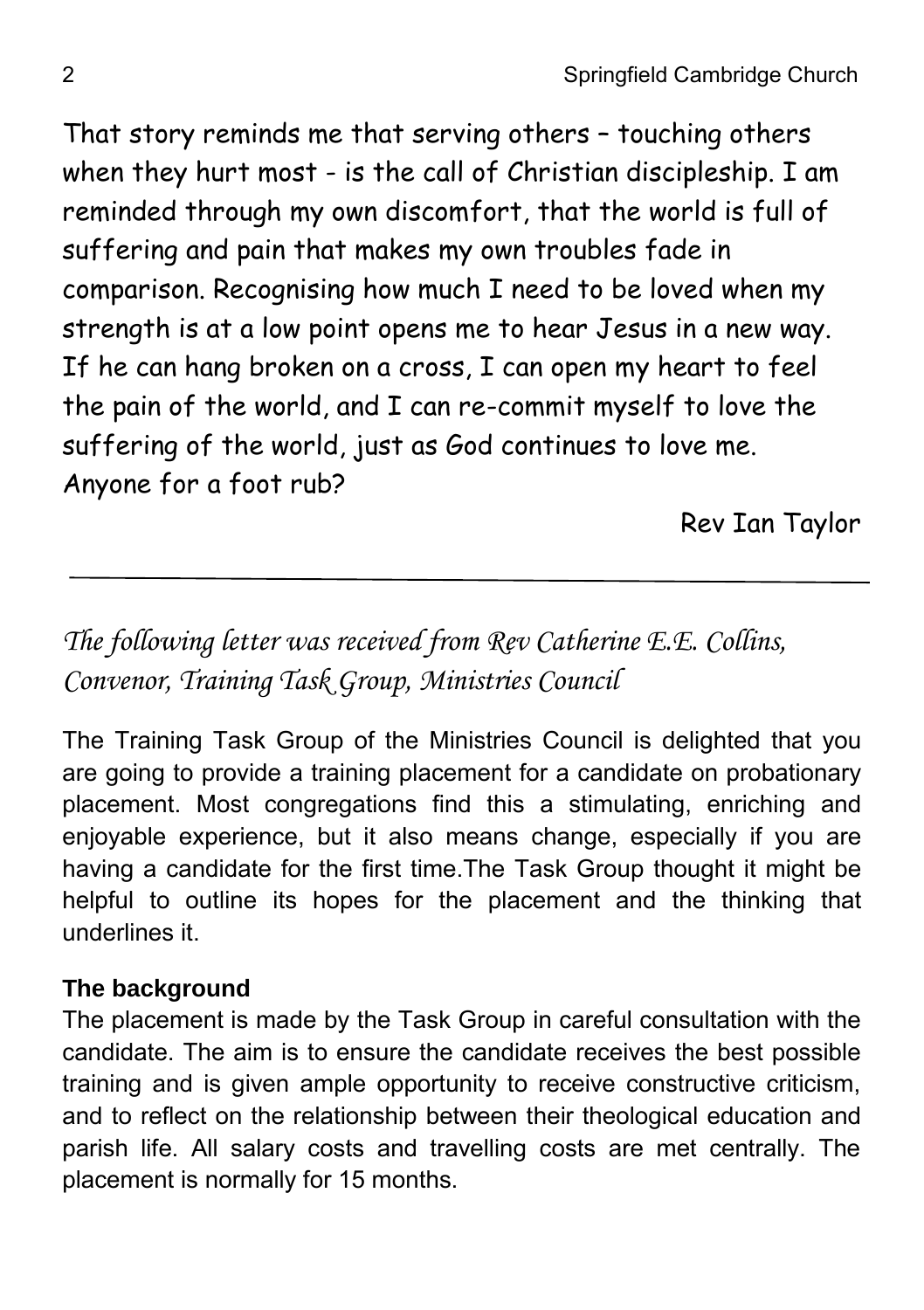#### **Changes for your minister**

It might seem that your minister is having an easier time with a candidate to share the load. The task of training, however, is a major one, and will occupy a great deal of your minister's time, energy and imagination. The work is largely unseen, but it is vital for the candidate to receive a well planned range of experiences, good critical feedback on the work that has been done, and time to discuss, reflect and ask questions.

#### **Changes for the congregation**

There will be a new face, a new voice, a new approach to some areas of parish life. On occasions where in the past you would have seen only your minister, now you may see minister and candidate together, or perhaps the candidate on her own. Please understand that if the candidate visits you at home or in hospital, or is asked to conduct a funeral, this does not mean that your minister is not interested in you. These are important areas of work for the candidate to experience before going to her own parish.

The Task Group hopes that you will warmly welcome the candidate, and offer her (and where appropriate spouse and family) support and encouragement. Each candidate brings a unique blend of skills and gifts, and these need to be used to the full; at the same time, however, it is important to remember there is no guarantee that a replacement candidate will be allocated, so it is unwise for the candidate to develop too many new initiatives which can not be sustained when she has gone.

#### **Changes for the candidate**

For most candidates this an exciting time; it is full-time ministry, an opportunity to get to know a congregation well, the challenge of fulfilling their calling. Parish life is very different from university life, and time is needed to adjust. Every candidate makes mistakes; so please be patient and understanding.

### **Conference programme**

The Task Group arranges a series of four residential compulsory conferences for all candidates to enable them to work together on issues relating to ministry.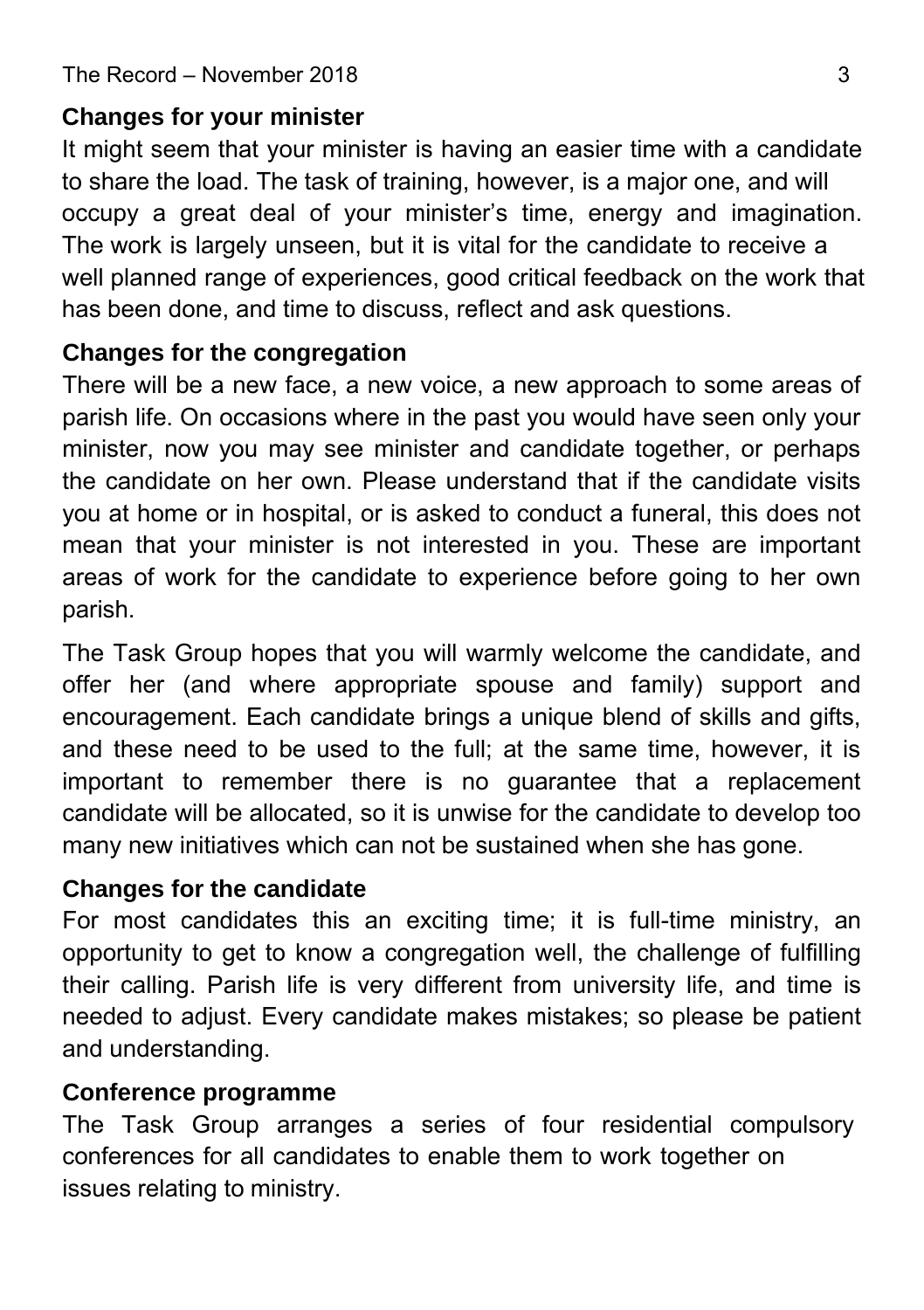#### **If things go wrong**

Thankfully this is a rare occurrence; if there are problems the Task Group will seek to deal with them in a caring and pastoral way.

#### **Finally**

The church's candidates represent the next generation of ministers, and this final stage of their pre-ordination training is an exciting and vital task. The Task Group hopes that you will enjoy sharing in it. At the end of the placement, your candidate will go on to her first charge. That congregation as well as the Task Group and indeed the whole church looks to you to prepare them as fully as possible.

We wish you God's blessing as you undertake this task.

Yours sincerely

### *Rev Catherine E.E. Collins*

Convener, Training Task Group, Ministries Council

### **A visit to the Central Gurdwara**

A few weeks ago, a group of us had the opportunity to visit the Central Gurdwara in Berkeley Street, in Glasgow. This impressive Sikh temple is the largest place of worship in Scotland – of any religion. Gurdwara means simply 'House of God'. Its impressive golden dome makes it distinctive from streets away.

We were warmly welcomed and given a tour of the building, although were required to remove our shoes and cover our heads as a mark of respect. We were told about the history of the building and of the Sikh faith in Scotland. The first Sikh Gurdwara was opened in the 1950s in the top floor of a tenement in the Gorbals; this one was begun in 2010 and took 6 years to complete and has cost over £8million. The pink stone came from Jaipur and many carvings have been shipped over from other parts of India.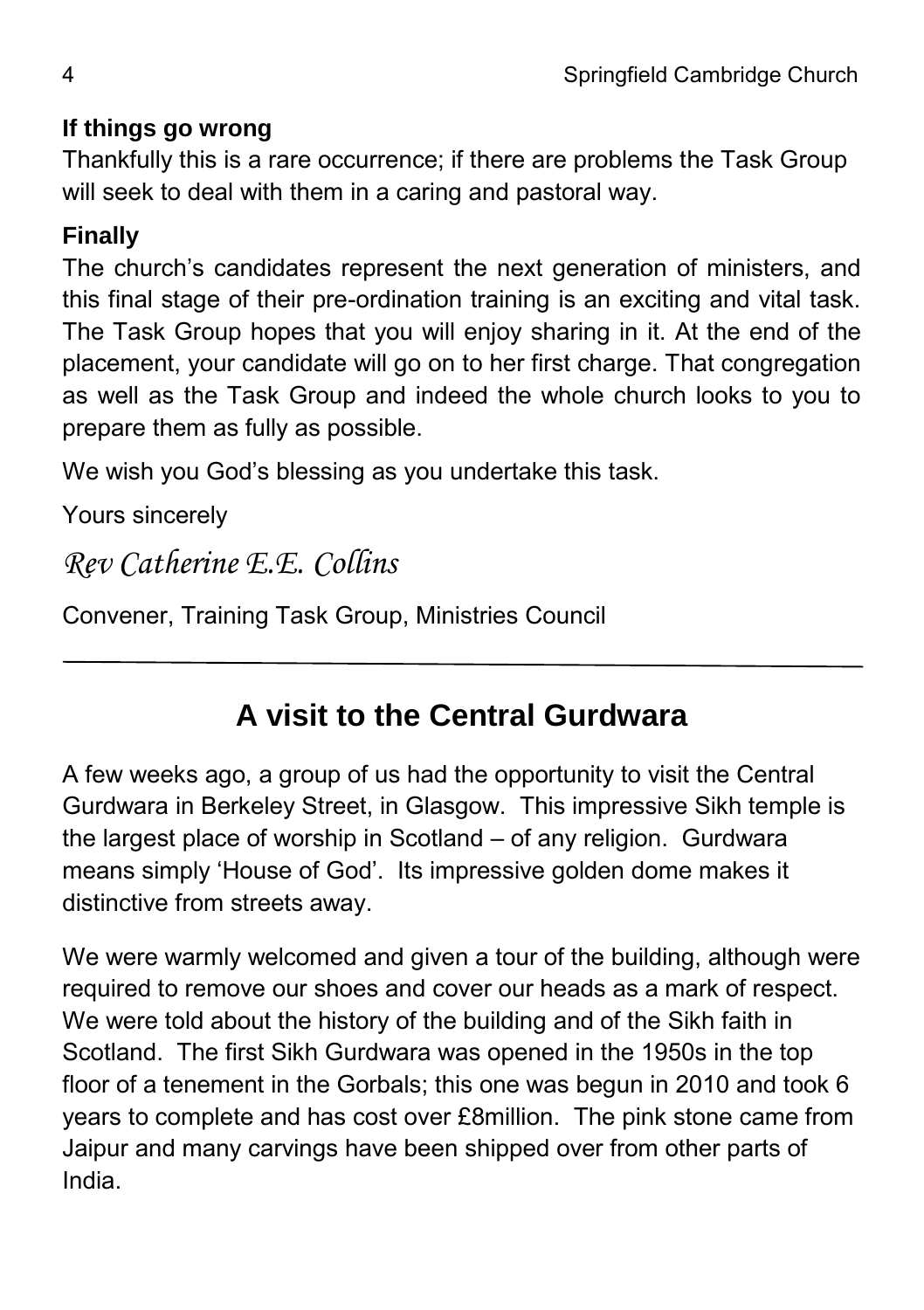Sikhs believe in one God, and the religion dates from the 15<sup>th</sup> Century. One of their key principles is to help the needy

The Holy Scripture is a book called the Guru Granth Sahib, the final Guru, which is 1430 pages long and is revered, being brought out each morning and placed on a golden bed, in the place of honour, within the main prayer room. It is covered with a canopy, and protected by swords, and decorated with shields and flowers. We were allowed to have our picture taken beside it. Men and women worship together.

At the end of our tour we were taken to the Langar – the kitchen – where free food is provided for all who worship and visit there. The food is vegetarian, and you take it what is provided without a choice, but over 1000 people are fed each Sunday. There is no charge, although people can make donations of cash or food.

We were warmly welcomed and the 'Uncles' would have been happy to talk much longer to us about their faith. All people are welcome to visit. It was a fascinating insight into the fifth largest religion of the world and one practised by 15,000 of our fellow Scots. *Sonia Blakesley*

### *LOOKING BACK*

#### **BAPTISMS**

*Jesus said, "Suffer the little children to come unto me."*

**26th August 2018**

Nova May SURGENOR

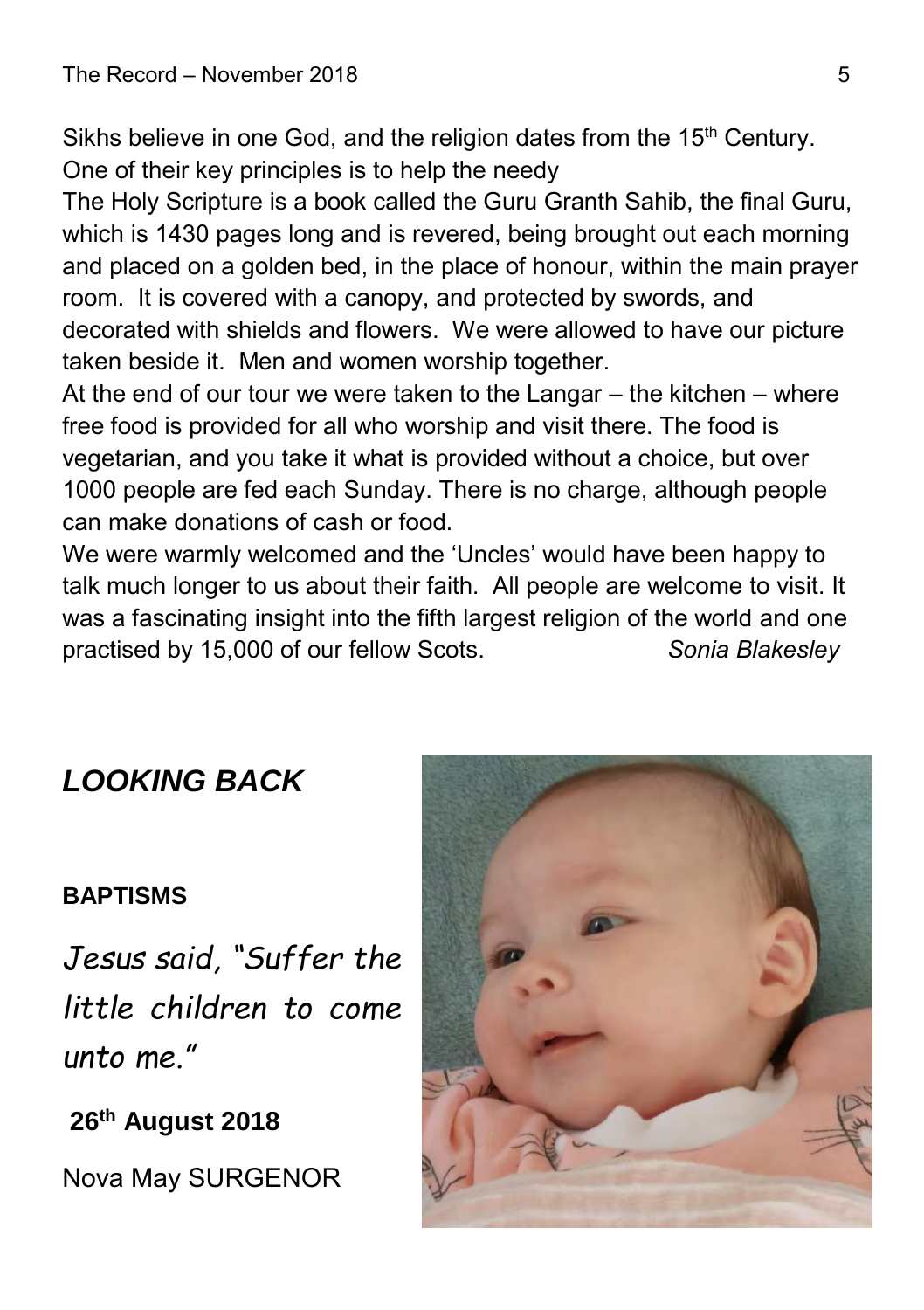#### **GOLDEN and DIAMOND WEDDING ANNIVERSARIES**



*Gracious God, we praise you for the gift of love – that most precious of gifts which endures beyond all others, bearing all things, believing all things and hoping all things.*

*We thank you for the joy that comes from two lives truly being shared, from two people becoming one, each complementing and enriching the other, each helping love to grow.*

### **Congratulations to Christine and Duncan Mackintosh for celebrating their Golden Wedding Anniversary on 20th September 2018.**

**Congratulations also to Charlotte and Craig Hamilton who celebrated their Diamond Wedding Anniversary on 29 Aug 2018.**

#### **FUNERALS**

*God of grace and peace, in your Son Jesus Christ, you have given us new birth into a living hope. Strengthen us now to live in the power of the resurrection and keep us united with our loved one from whom in death we are not divided. For you live and reign for ever and ever. Amen.*

Monday 3<sup>rd</sup>. September 2018 Mrs Sarah H.U. Wallace, Springfield Avenue Saturday 8<sup>th</sup>. September 2018 Mr Colin C.A. Wilmoth, **Manchester** Friday 28th. September 2018 Mr William H. Henderson, Bishopsgate, Kenmure Drive Wednesday 10<sup>th</sup>, October 2018 Mr Robert H. Lyle, Auldearn Road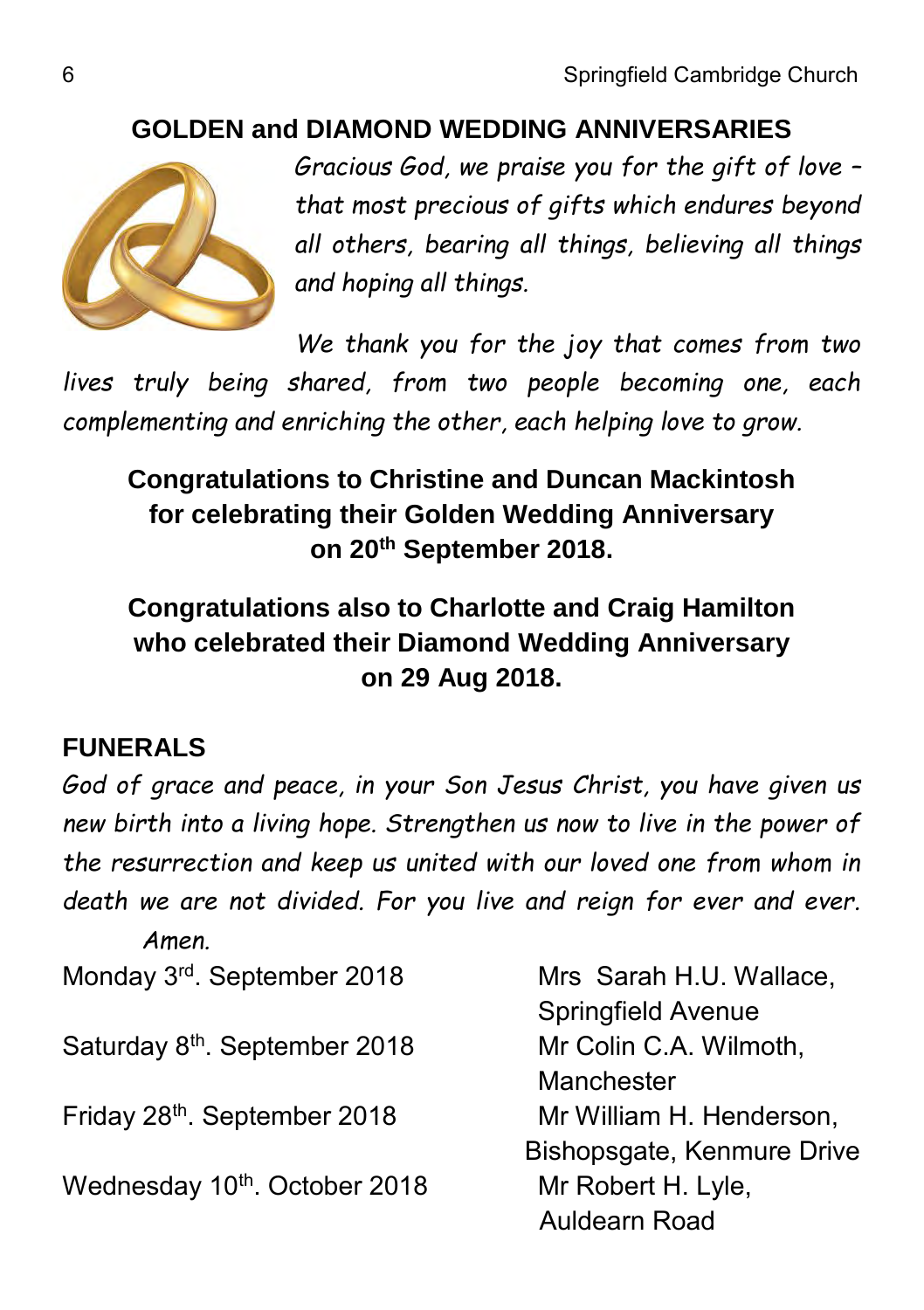### *LOOKING FORWARD*

### **Vestry Hour**

Should anyone wish to see the Minister, Ian will be available on the **7 th , 14th, 21st, 28th. November** and **5 th and 12th December 2018** from 10-11 am. Should you wish to see him at another time, please contact Ian on  $\mathbf{\mathfrak{B}}0141$  772 1540 or  $\Diamond$ ITaylor@churchofscotland.org.uk and another arrangement can be made.

### **Mid-Week Services – Cambridge Chapel 11.10 am.**

The Wednesday morning Service will be held in the Cambridge Chapel. The Cambridge Chapel will also be open Monday – Friday from 10 am - 12 noon for anyone who wishes to find a quiet place to read the Bible, pray or reflect during the course of the week.



On **Sunday 4th November 2018, we will celebrate the Sacrament of Holy Baptism.**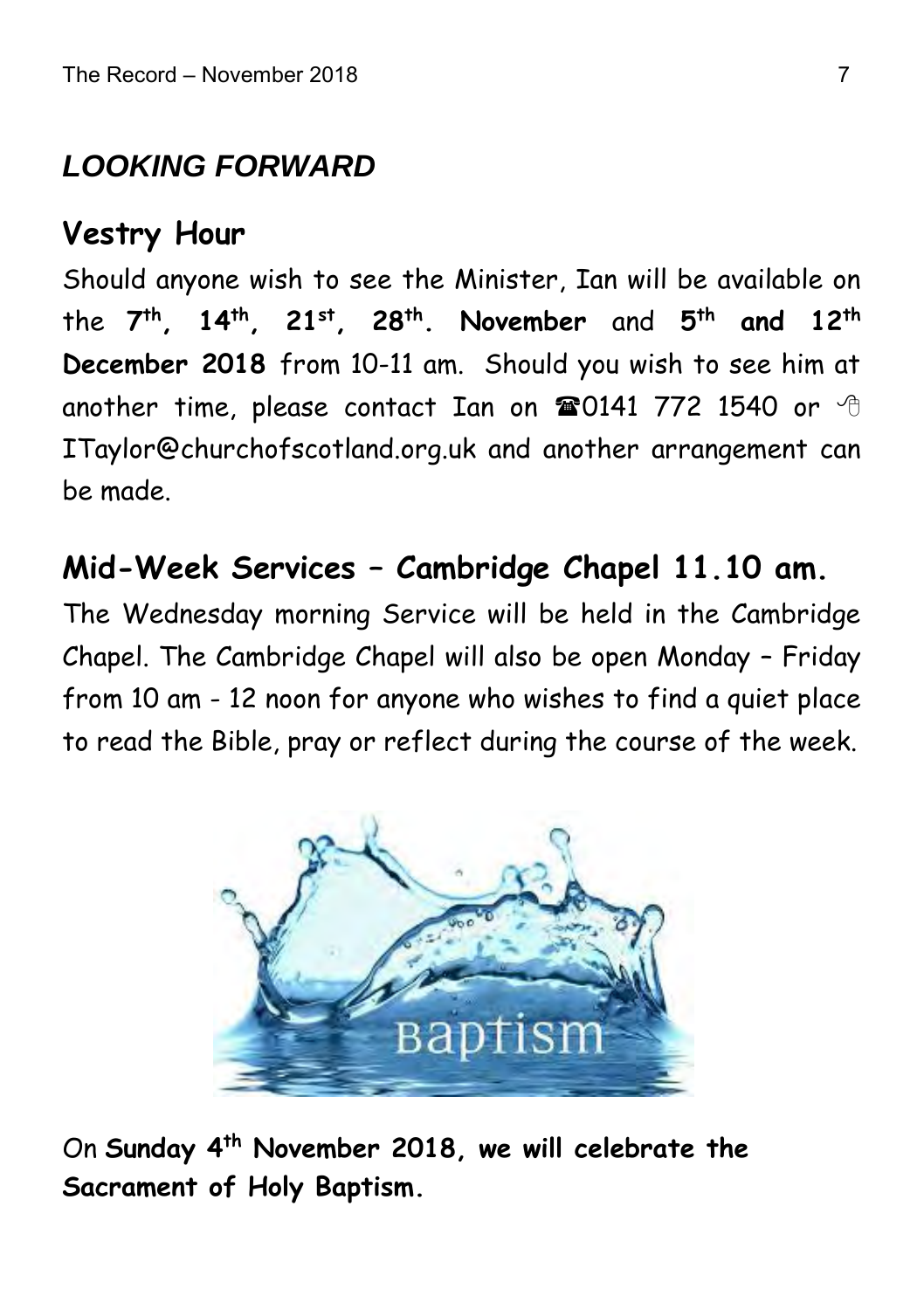

On **Sunday 11th November 2018**  (Remembrance Sunday) our Service will start at the earlier time of **10.45 a.m.** The Uniformed Organisations will join us that morning. There will be a Retiring

Collection in aid of the Earl Haig Fund.

Following our Service, we hope there will be a second short Service at the new Auchinairn Community & Early Years Centre (at approx. 12.45, assemble at 12.30), on Beech Road, before the Wreath Laying at the War Memorial on Auchinairn Road.

A similar Service will be held at the War Memorial at Bishopbriggs Cross.

### *On the Front Cover This Month*

Members of our own 268 Junior Section BB stand respectfully to attention at the Auchinairn Cenotaph in 2017.

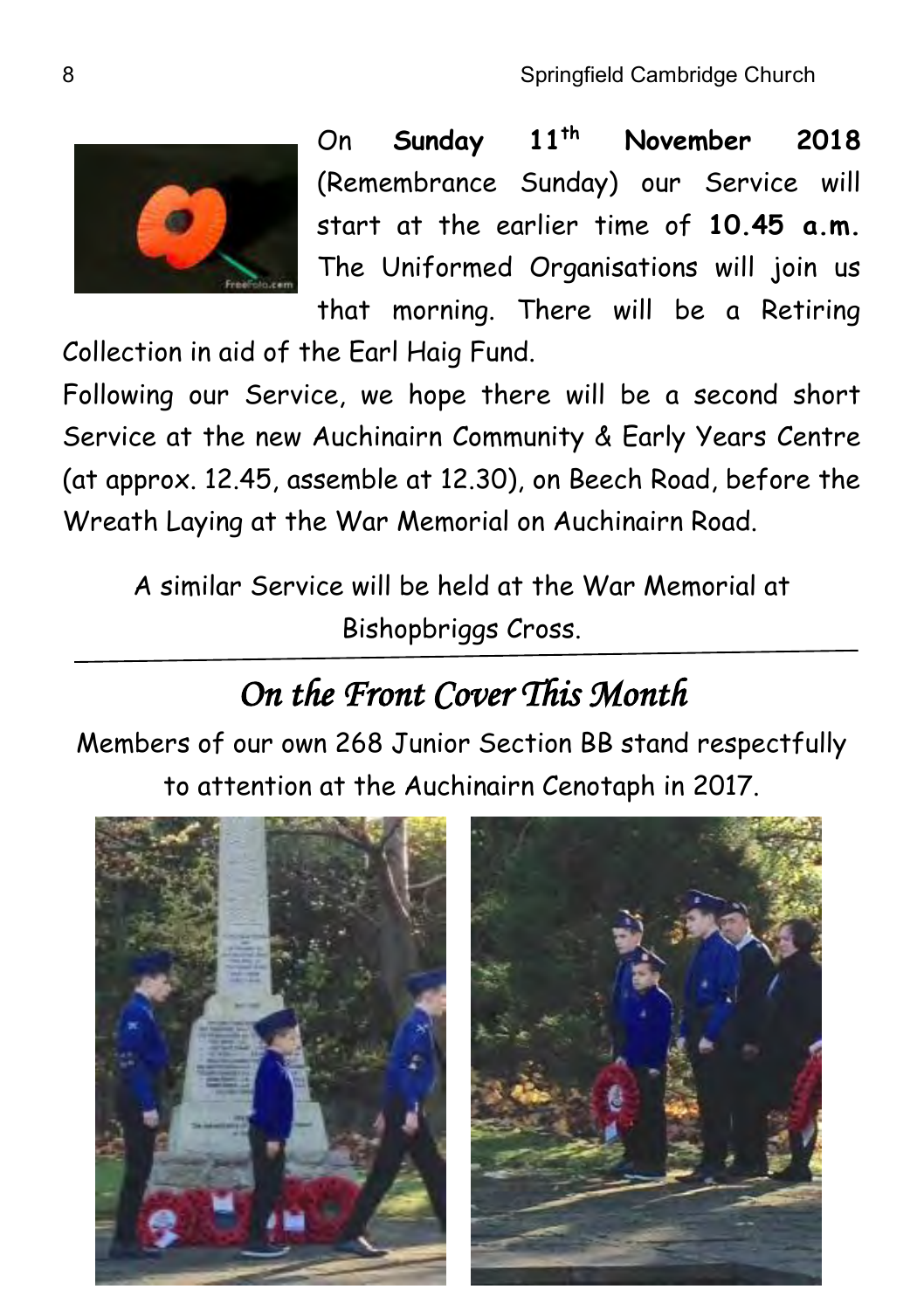

There will be a Service at Callieburn Court on **Sunday 11th November 2018 at 2.30 pm.**  This monthly Service at Callieburn Court is open to any member of the congregation who

would like to join the residents for a short Service lasting about 20 minutes or so.



On **Sunday 18th November 2018** there will be a Service of Dedication for the Church of Scotland Guild.

On **Sunday 25th November 2018** the Provincial Grand Lodge of Glasgow will hold their Annual Divine Service at 3pm. This Service is open to all.



On **Saturday 1st December 2018** between 10 – 12 noon and on **Sunday 2nd . December 2018**, our **Jars of Grace for UNICEF** will be received.

**Sunday 2nd December 2018** (1st. Sunday in Advent) gifts **for children** will be received during this Service. The gifts will be used by local social work agencies at Christmas and throughout the coming year. You can wrap your gift if you wish, but please attach a label to the outside indicating whether the gift is suitable for a boy or girl, and what age group. Or, you may present your gift unwrapped, with accompanying paper attached and a note of sex/age of child. In this way these gifts can be used during the coming year for birthdays and the like, if unused at Christmas.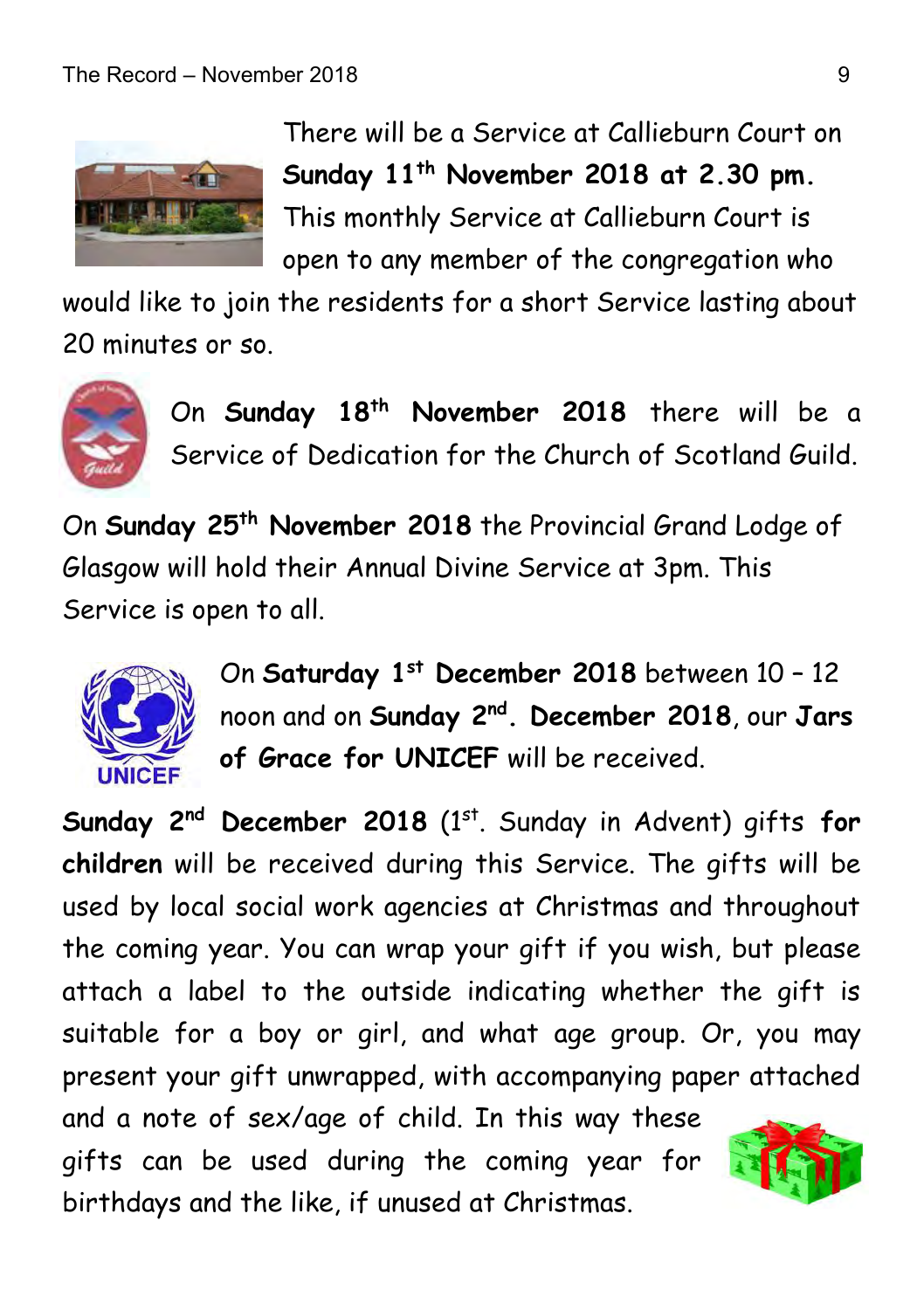### **Treasurer's Report**

Firstly, this month thank you to everyone has returned their Fabric Appeal 2018 Envelopes. As at  $14<sup>th</sup>$  October we have had 128 envelopes returned with donations totalling £8,330 of which £6,545 is "Gift Aided" meaning that we can claim a further £1,636 of tax relief from HMRC. Thank you once again to everyone who has given so generously to the appeal. There is still time if you haven't yet returned your Appeal envelope, simply place it in the offering plate any Sunday.

With only a few weeks left until the end of the year, "a landmark date" for any Church of Scotland Treasurer is always the  $15<sup>th</sup>$  November as that is the date that we make our last Ministries and Mission payment for the year. Once our final payment for the year of £7,594 is completed then we will not make any further central payments until 15<sup>th</sup> February 2019!

To date in 2018 our Open Plate Offerings total £5,396 and while all contributions to church funds are much appreciated, if we as a congregation were able to Gift Aid half of this we would be able to claim another £674 in Tax Recoveries. Gift Aid has no commitment for any fixed amount to be given over a period of time and is a great way for us to make your offerings go further for Springfield Cambridge Church. If you would be interesting in finding out more about Gift Aid then please do not hesitate to contact our Gift Aid Convenor, David Lockhart or myself. Our contact details are on the inside front cover of this magazine.

#### \***As you can see from the figures on page 11, we have a deficit on the General Fund for the year-to-date of £1,927, but we remain on track to meet our budgeted Income/Expenditure figures for 2018.**

The Income and Expenditure figures for the year to 14th October on the General Fund are as follows: -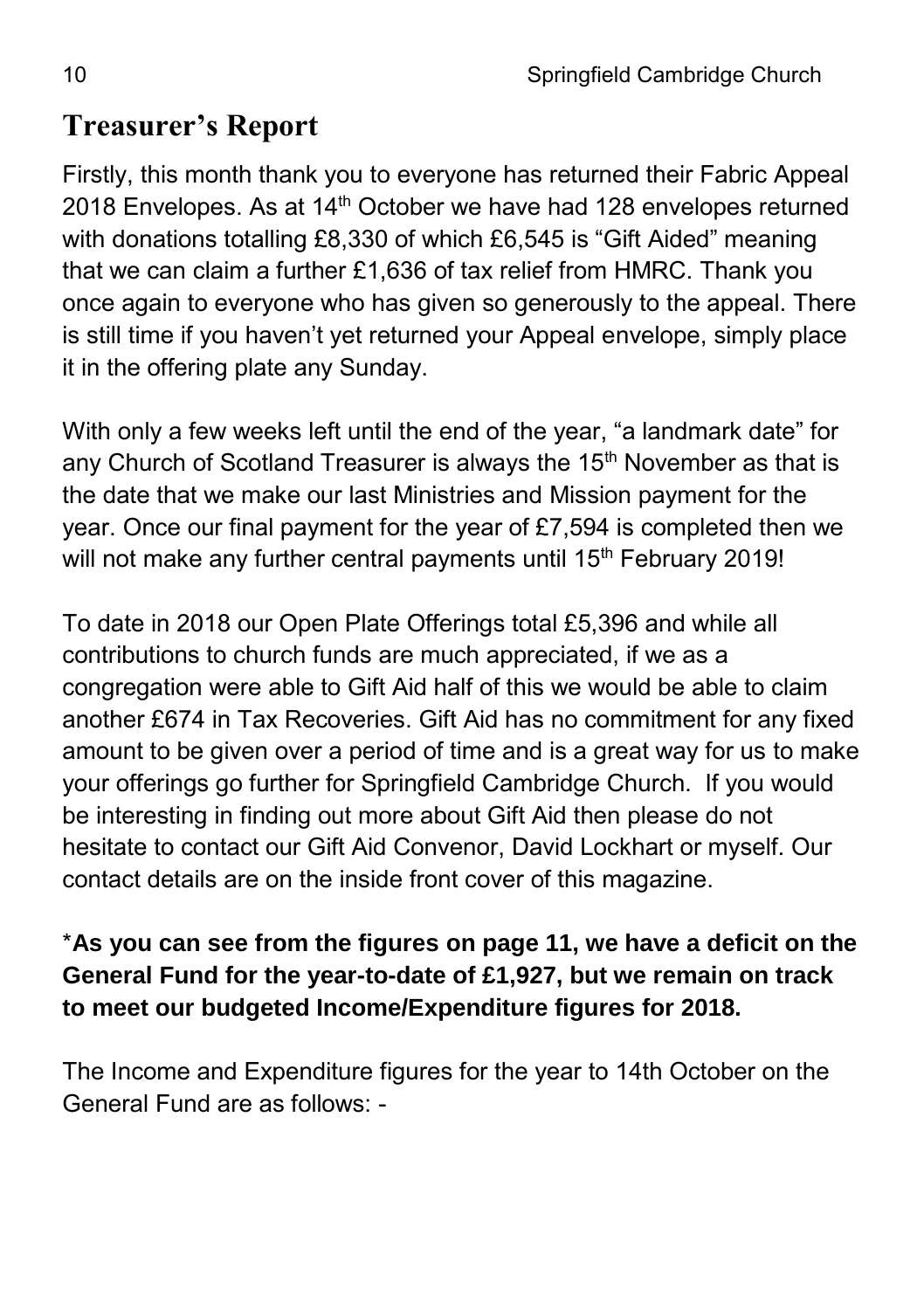#### The Record – November 2018 11

| <b>Income from Offerings</b>      | £        |
|-----------------------------------|----------|
| <b>FWO Scheme</b>                 | 11,012   |
| Open Plate                        | 5,396    |
| Gift Aid                          | 62,173   |
| Tax Recovered                     | 11,479   |
| Total                             | 90,060   |
| <b>Other Ordinary Gen Income</b>  | 21,628   |
| <b>TOTAL ORD GEN INCOME</b>       | 111,688  |
| <i><b>GENERAL EXPENDITURE</b></i> | 113,615  |
| Deficit for Year to date          | (1, 927) |
|                                   |          |
|                                   |          |

*Jim Kerr*, Treasurer

#### **PLAYLIST FOR LIFE HELP POINT**

We have decided to change the day of the week of the "Cuppa Time" to the third TUESDAY of the month and the timing to between 10am and 12 midday. Our next meeting will be on Tuesday 20 November 2018 so if you are aware of someone with dementia or a carer please let them know about this and invite them to drop in for a cuppa with us. Please remember that the Help Point is open to ALL in our community who will be made very welcome. It is always good to exchange information and support and since we are able to search out and play music there can be singing too. In addition to the Playlist information there is now a folder containing information about events, organised by Alzheimer's Scotland, taking place every month in East Dunbartonshire . For example, Sing Along sessions and last month, a very successful Saturday afternoon film and fish supper was held. There is another in November so check the folder for details. There is also information about free monthly concerts in the Concert Hall. Please have a look as there may well be something that appeals to you or someone you know.

Finally, Playlist for Life has collaborated with the BBC on music memories. This BBC website is musicmemories.bbcrewind.co.uk and may also help you find music for your personal playlist.

*Ellen Robertson, Sandra McDougall and Margaret Leeper*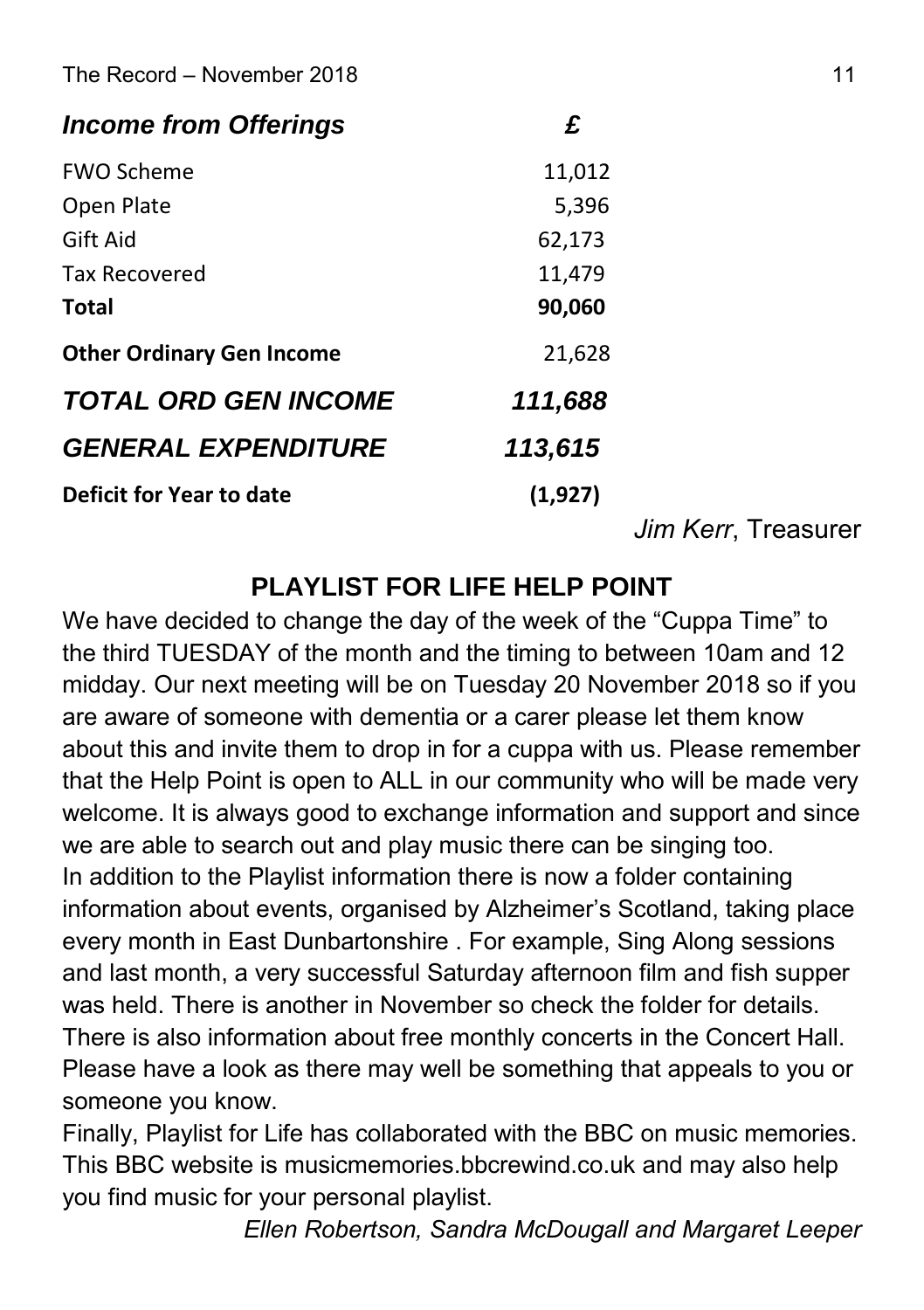#### **FLOWER CALENDAR**

#### **NOVEMBER 2018**

#### **Distributors**

| Mrs M Manson | 463 2329 |
|--------------|----------|
| Mrs M Aitken | 563 1331 |

#### *Donors*

Mrs M Myles, Mrs E Allison (11th), Mrs M Manson, Mrs S McDougall, Mrs J Hall (21<sup>st</sup>)

#### **DECEMBER 2018**

#### **Distributors**

| Mrs E Osborne | 772 5927 |
|---------------|----------|
| Mrs A Harvey  | 772 3615 |

#### *Donors*

*Mrs M Smith, Mrs E McEwan (9th and 25th), Mrs S Lyle, Mrs M Johnstone(11th), Mrs H Izatt (14th) Mrs M Shade (16th), Mrs C Copeland, Mrs M Kinloch, Mrs G Round, Mr A Fleming*

#### **JANUARY 2019**

#### **Distributors**

Mrs C Mackintosh 563 2187

#### **Donors**

Mrs M Potter, Mrs M Dickson (31<sup>st</sup>), Mrs C Sutherland (Etive Cres)  $(31^{st})$ 

I would like to recommend The Upper Room daily bible readings. They are produced in booklet form, each covering a four month period. Annual subscription is £16.95. Details from The Bible Reading Fellowship, 15 The Chambers, Vineyard, Abingdon OX14 3FE. Tel: 01865 319700. brf,org,uk *Bll Findlay*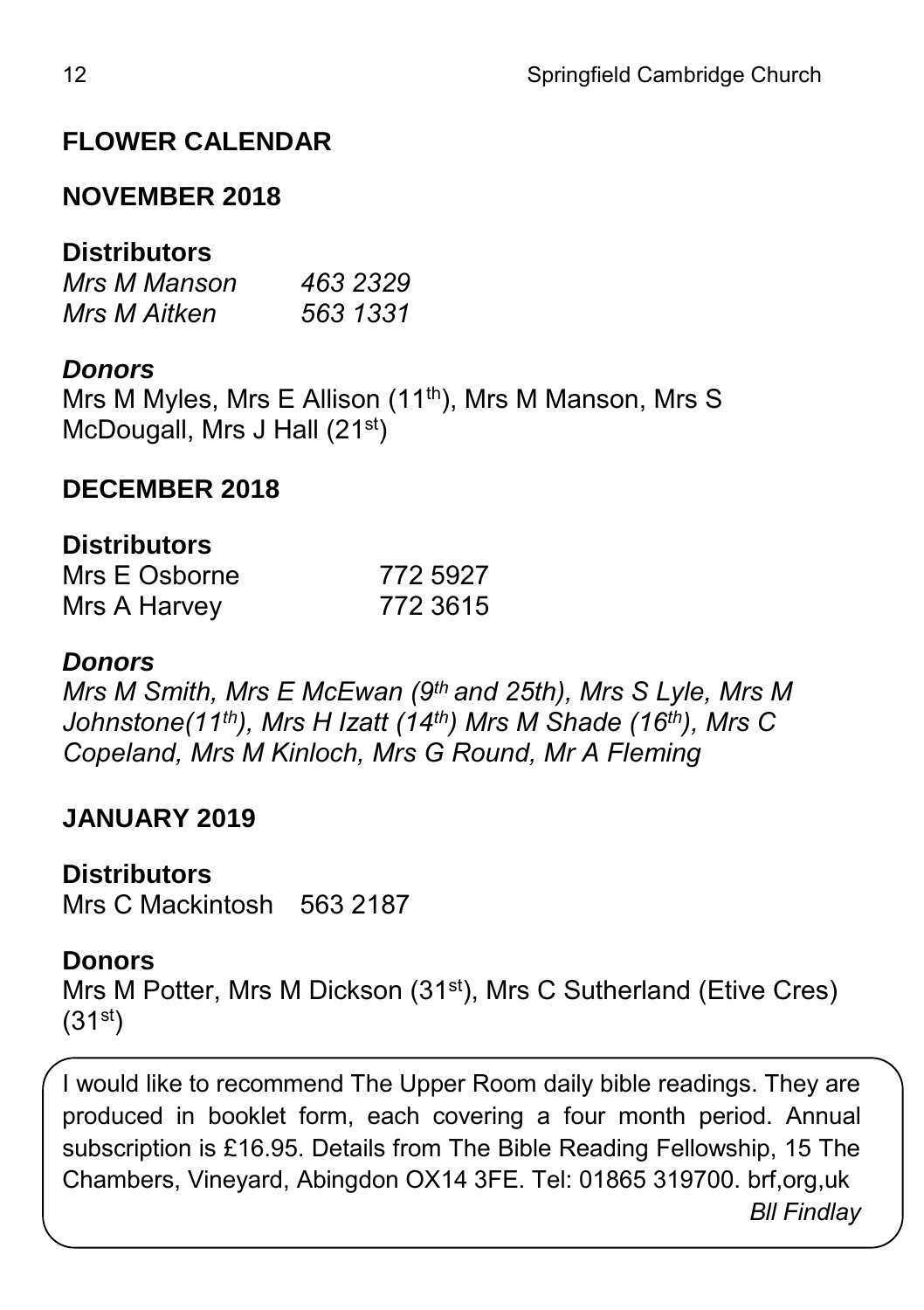### **The Guild**

Our first meeting for this Session provided a wonderful start for us. Our Speaker, the Rev. Ian Taylor, provided us with a most entertaining and energetic talk, cleverly interspersed with recorded music with which Joyce Watchhorn assisted. Ian gave us a compass which will certainly help us to go forward to seek the Way. An enlightening evening - all-

singing, not quite all-dancing, and with many wise words.

To follow this, on  $17<sup>th</sup>$  September, came Ailsa Turner who enthusiastically described the work of the Scottish Painters known as the Glasgow Boys. These painters formed an informal alliance of some 20 painters who brought fame to Glasgow with their innovative styles of work which included much painting in the out-ofdoors. We will be looking at Scotland's Galleries' Collections of these painters with new eyes now!





Ailsa Turner with Convener, Isabel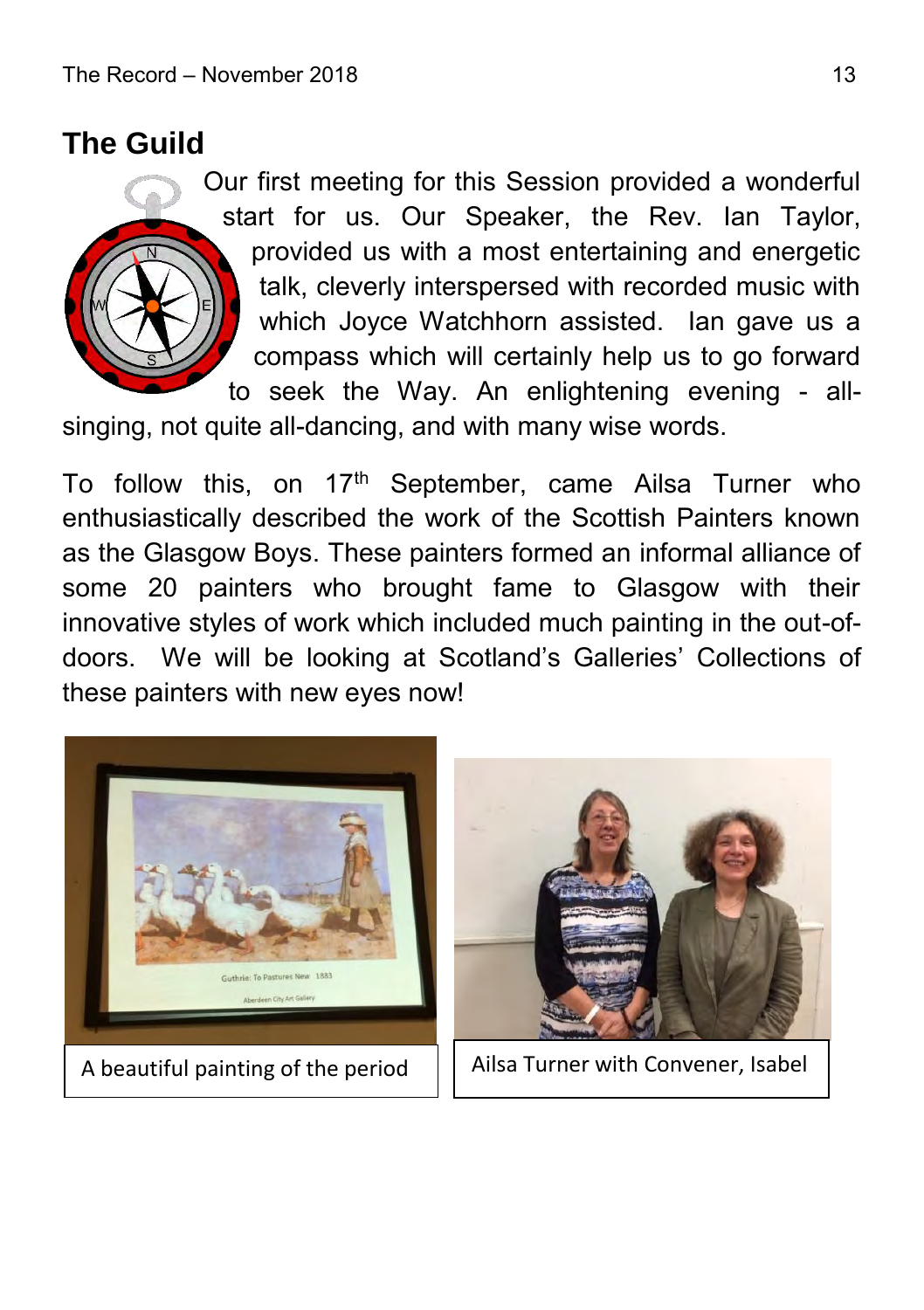Subjects in the coming weeks are: -

|  | 15 <sup>th</sup> October The Crossreach Project      |
|--|------------------------------------------------------|
|  | 29th October Canine Partners in Scotland             |
|  | 12 <sup>th</sup> November Great Tapestry of Scotland |
|  | 26th November Scottish Islands                       |

Remember that you are welcome to come and try out the Guild on any evening if a particular subject appeals to you. We would be delighted to see you.



By the time you receive this newsletter we will just have had our Coffee Morning, and I hope you were able to attend to help boost our funds. Thank you if you did!

*Sheila Gibson*

*Copies of "Bishopbriggs Remembers WW1" by Bill Findlay* 

*are now available at Poppies (Bishopbriggs PO), Bishopnriggs Library, Hunters Hilll Village, Woodhill Pharmacy and Café Torino.* 

*Also, by popular demand, direct from Bill on Sunday mornings.*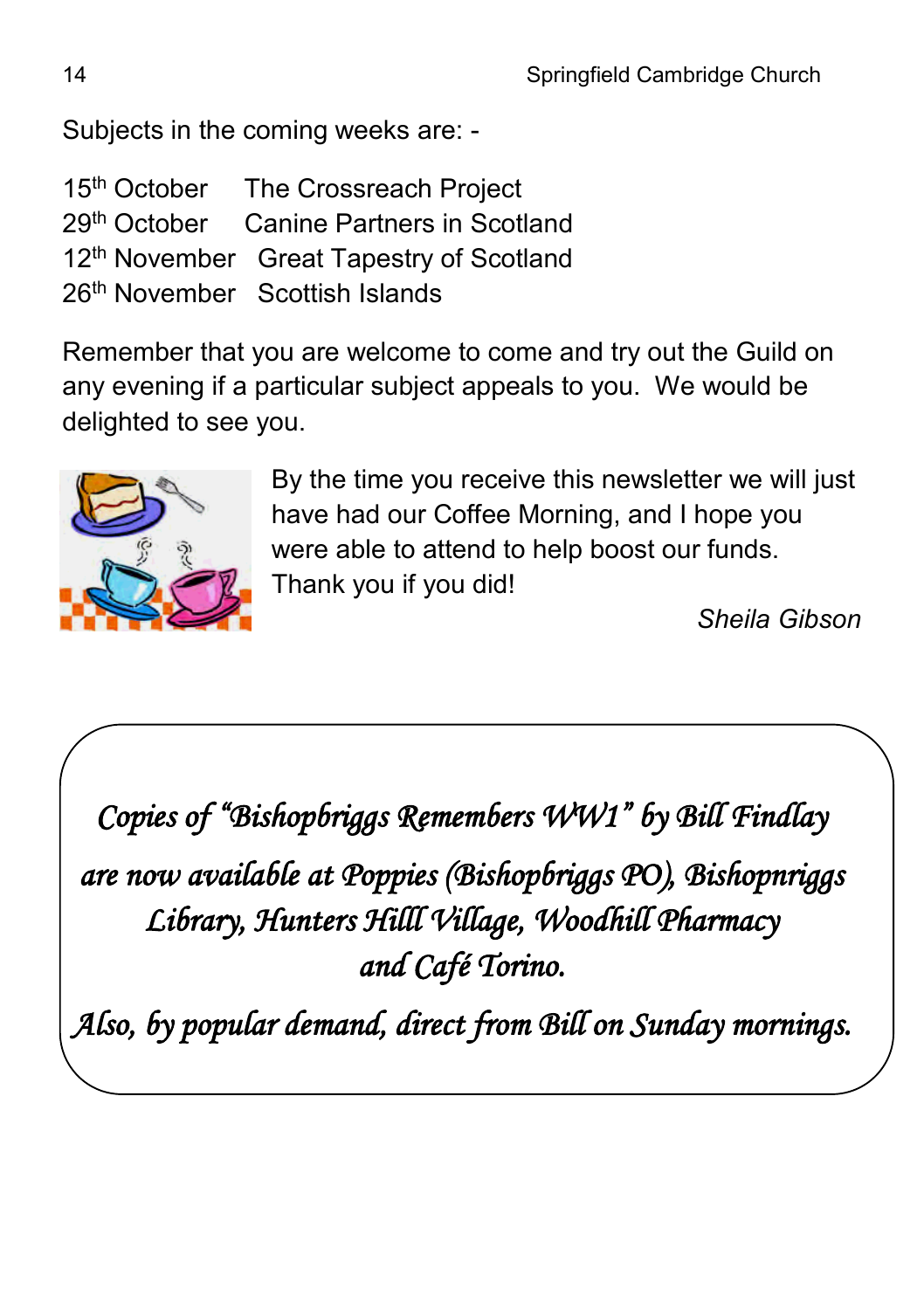#### *"SONGS FROM AROUND THE WORLD" QUIZ - SOLUTION*

**Original Answers given in RED, additional acceptable answers in BLUE For an answer to be correct it was decided that a "song" should have lyrics.**

| 1 | Do you know the way to SAN JOSE                | 23 | When IRISH eyes are smiling                                            |
|---|------------------------------------------------|----|------------------------------------------------------------------------|
| 2 | <b>CALIFORNIA dreaming</b>                     | 24 | The girl from IPANEMA                                                  |
| 3 | <b>GEORGIA on my mind MEMPHIS/CALIFORNIA25</b> |    | <b>New YORK, New YORK</b>                                              |
| 4 | Y viva ESPANA                                  | 26 | On a slow boat to CHINA                                                |
| 5 | By the beautiful blue DANUBE                   | 27 | PENNSYLVANIA 65000                                                     |
| 6 | My old <b>KENTUCKY</b> home                    | 28 | <b>Battle of NEW ORLEANS, JERICHO,</b><br><b>WATERLOO, BANNOCKBURN</b> |
| 7 | <b>Tulips from AMSTERDAM</b>                   | 29 | Deep in the heart of TEXAS                                             |
| 8 | <b>ENGLAND swings</b>                          | 30 | O little town of BETHLEHEM                                             |
| 9 | <b>Hotel CALIFORNIA</b>                        | 31 | <b>BOHEMIAN rhapsody</b>                                               |
|   | 10 JERUSALEM (and did those feet)              | 32 | It's a long way to TIPPERARY                                           |
|   | 11 Oh, I'm going to BARBADOS                   | 33 | A nightingale sang in BERKELEY SQUARE                                  |
|   | 12 The TENNESSEE waltz                         | 34 | <b>Midnight in MOSCOW</b>                                              |
|   | 13 From RUSSIA with love                       | 35 | <b>CAROLINA moon VIRGINIA, HAVANA,</b><br><b>KENTUCKY, MISSISSIPPI</b> |
|   | 14 Stars fell on ALABAMA, STOCKTON             | 36 | White cliffs of DOVER                                                  |
|   | 15 The SKYE, IONA, MINGULAY boat song          | 37 | <b>Tales of the VIENNA woods</b>                                       |
|   | <b>16 Rule BRITANNIA</b>                       | 38 | <b>NORWEGIAN wood</b>                                                  |
|   | 17 CHICAGO (that toddling town)                | 39 | The HAWAIIAN wedding song                                              |
|   | 18 In a windmill in old AMSTERDAM              | 40 | LONDONDERRY air (Oh, Danny Boy)                                        |
|   | <b>19 The SWISS maid NORTH COUNTRY</b>         | 41 | <b>Arrivederci ROMA</b>                                                |
|   | 20 I left my heart in SAN FRANCISCO            | 42 | <b>CHATTANOOGA choo choo</b>                                           |
|   | 21 The poor people of PARIS                    | 43 | Long-haired lover from LIVERPOOL                                       |
|   | 22 Yellow rose of TEXAS                        | 44 | <b>TIJUANA taxi NEW YORK, CALCUTTA</b>                                 |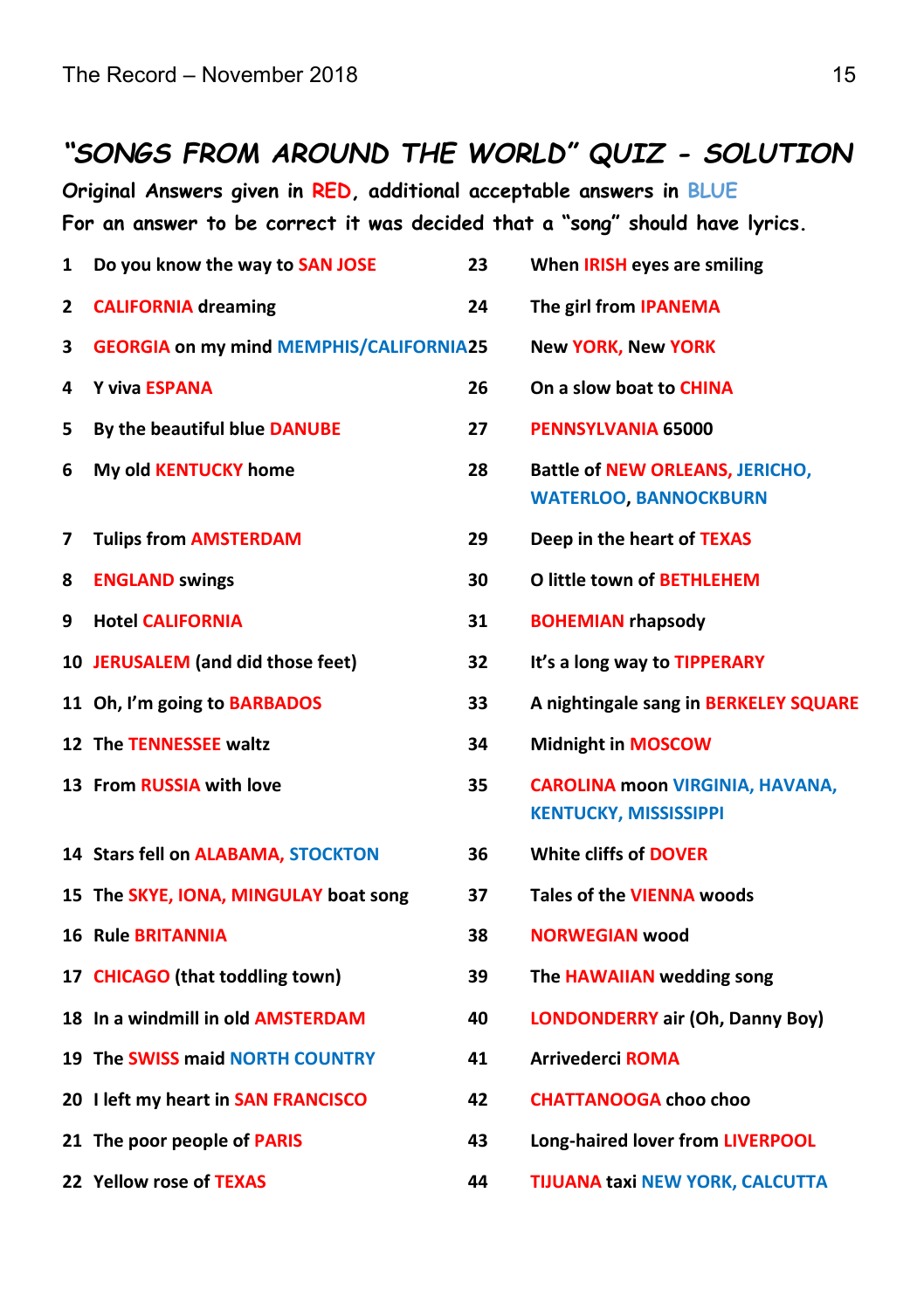| 45 By the time I get to PHOENIX          | 63 Wonderful COPENHAGEN                      |
|------------------------------------------|----------------------------------------------|
| 46 A walk in the BLACK FOREST            | <b>64 April in PARIS PORTUGAL</b>            |
| 47 There'll always be an ENGLAND         | 65 Surfin' USA                               |
| 48 Isle of CAPRI TIREE, INNISFREE, MULL  | 66 Ferry across the MERSEY                   |
| 49 The rain in SPAIN                     | 67 WITCHITA lineman                          |
| 50 SCARBOROUGH Fair (Canticle)           | 68 I belong to GLASGOW                       |
| 51 24 hours from TULSA                   | 69 ST LOUIS blues FULLSON PRISON,            |
|                                          | MISSISSIPPI, POLYNESIAN, BASIN STREET        |
| 52 Banks of the OHIO                     | <b>70 CHANTILLY lace SPANISH</b>             |
| 53 Mull of KINTYRE                       | 71 Maybe it's because I'm a LONDONER         |
| 54 It never rains in SOUTHERN CALIFORNIA | <b>72 SPANISH flea</b>                       |
| 55 SCOTLAND the brave                    | 73 Show me the way to AMARILLO               |
| 56 CALIFORNIA girls                      | 74 NEW YORK mining disaster                  |
| 57 SPANISH eyes IRISH                    | 75 BRAZIL, (Where we were entertaining June) |
| 58 CALIFORNIA here I come                | 76 WATERLOO sunset CANADIAN, AFRICAN         |
| 59 AMERICAN patrol                       | <b>77 SPANISH Harlem</b>                     |
| 60 Lawrence of ARABIA                    | 78 Viva LAS VEGAS, ESPANA                    |
| 61 KANSAS City ATLANTIC, SUN, PANAMA     | 79 (I feel I'm goin' back to) MASSACHUSETTS  |
| <b>NEW YORK</b>                          |                                              |
| 62 In the old bazaar in CAIRO            | 80 Return to SORRENTO OZ, MOON               |

**£194 was raised for Church Funds from the sale of Quiz Sheets and the prize winners were:**

**Peter Struzik, Sandra O'Donnell and Gordon McKenzie who have each been presented with a small prize.**

**Many thanks to all who participated in the Quiz.**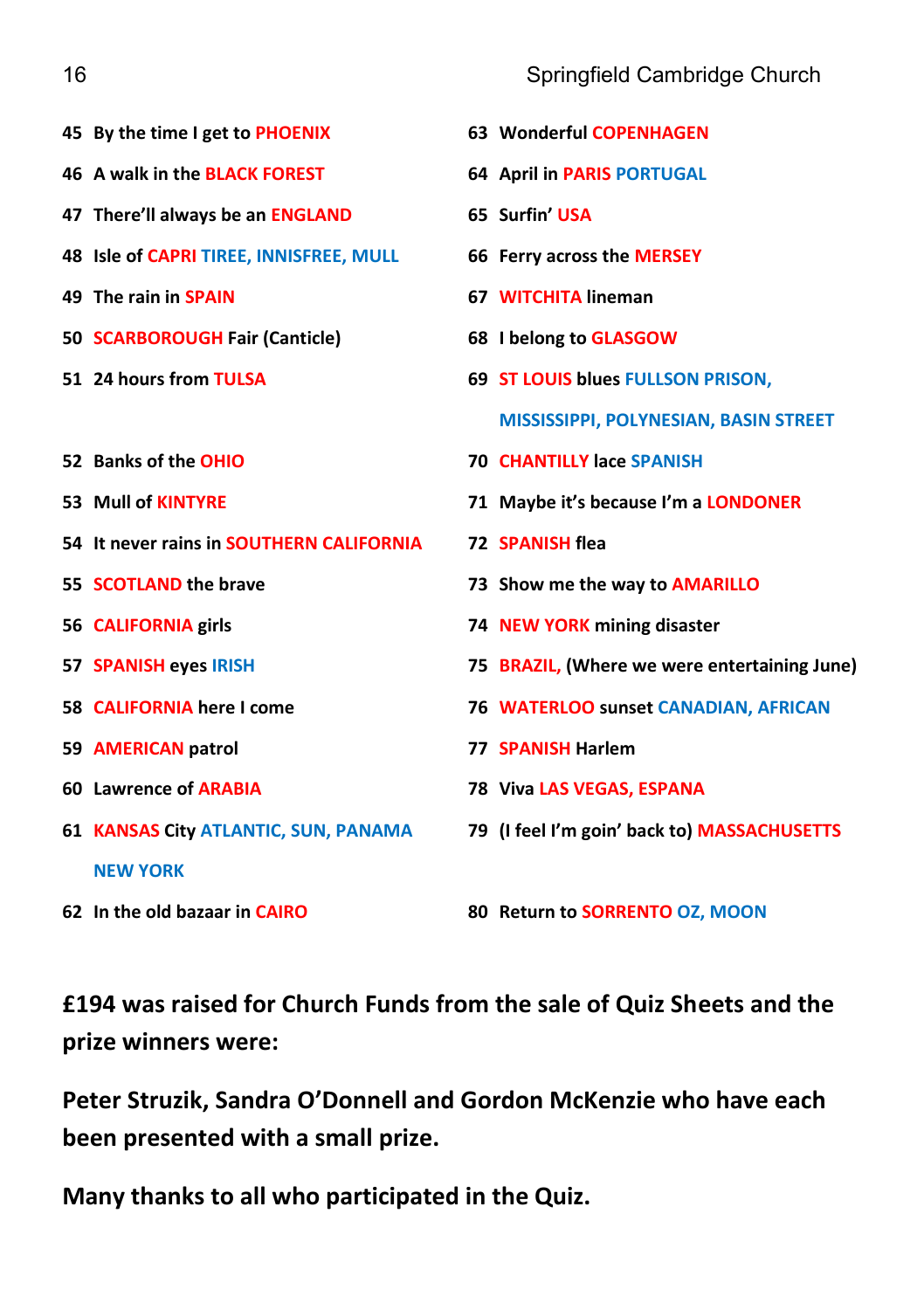



We are pleased to be able to report that £597.22, including £73.12 Gift Aid was raised at the Soup and Roll Lunch which took place on Sunday 16<sup>th</sup> September in the Cameron Hall, after the Morning Service. Many thanks to all who gave of

their time and talents for this event, and to all those who came along to enjoy the lunch. A cheque for the proceeds has been passed on to the Christian Aid organisation.



16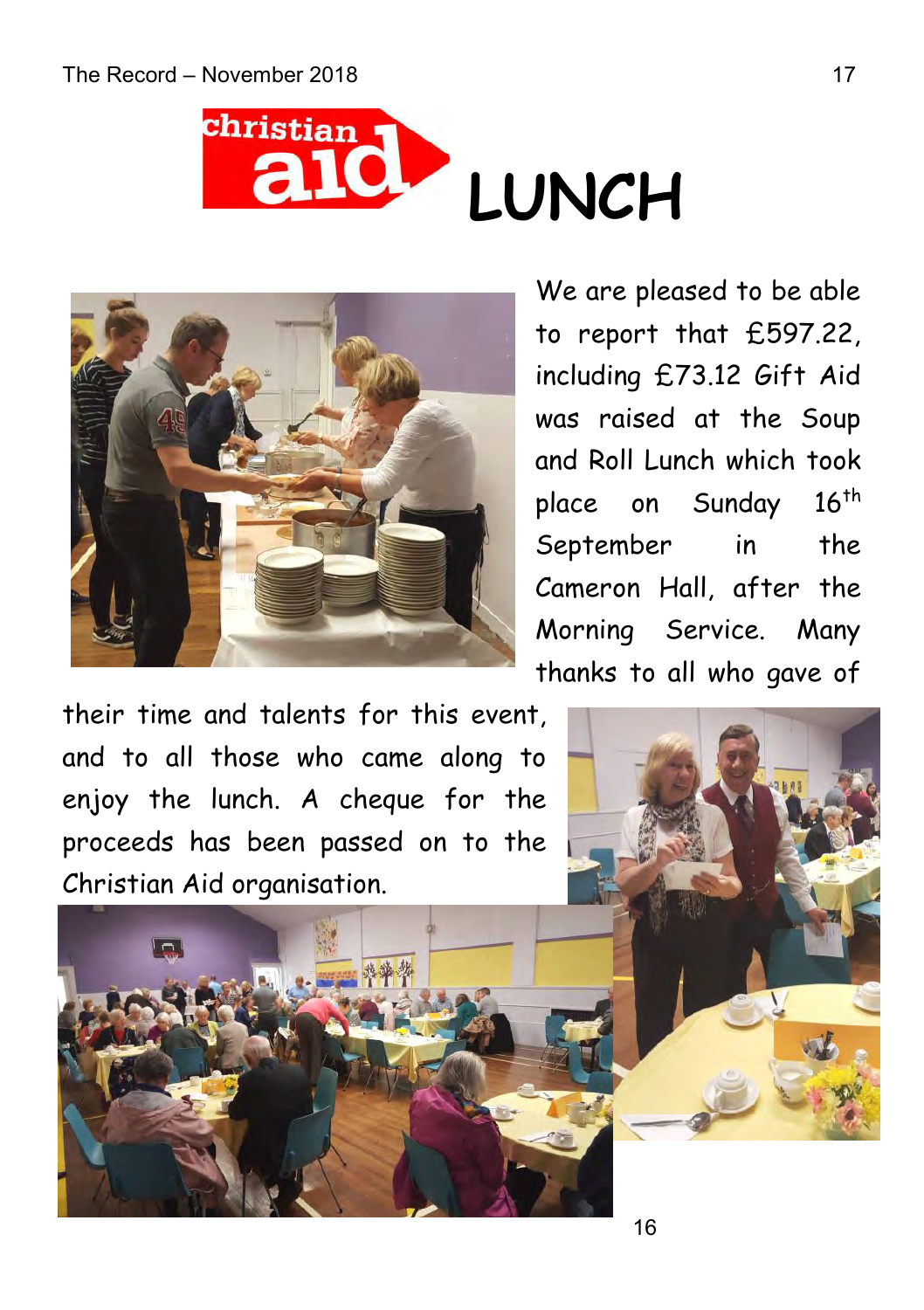

### *CHRISTMAS HAMPER*



*Look out for a chance to win the "Christmas Hamper" as a gift for yourself or a friend.* 

*Donation of £1 per entry.*



*The Hamper will be on display beside the Entry Sheet in the Hall of Fellowship on Sundays 18th and 25th November, and 2nd and 9th December. The winner will be announced on 16th December.*



### *NAME THE DOLL*

This beautiful knitted doll has been donated to the Fund Raising Group, in memory of one of our former elders, Mr Alex Sturgeon, for the purpose of raising some money for our Church, to which he dedicated many years of service.

It has been decided to let Members of the Congregation have a bit of fun with this by naming the doll for a donation of £1 per entry.

The doll will be on display alongside the Entry Sheet in the Hall of Fellowship on Sundays 18<sup>th</sup> and 25<sup>th</sup> November, and 2<sup>nd</sup> and 9<sup>th</sup> December. The winner of the Doll will be announced on 16th December.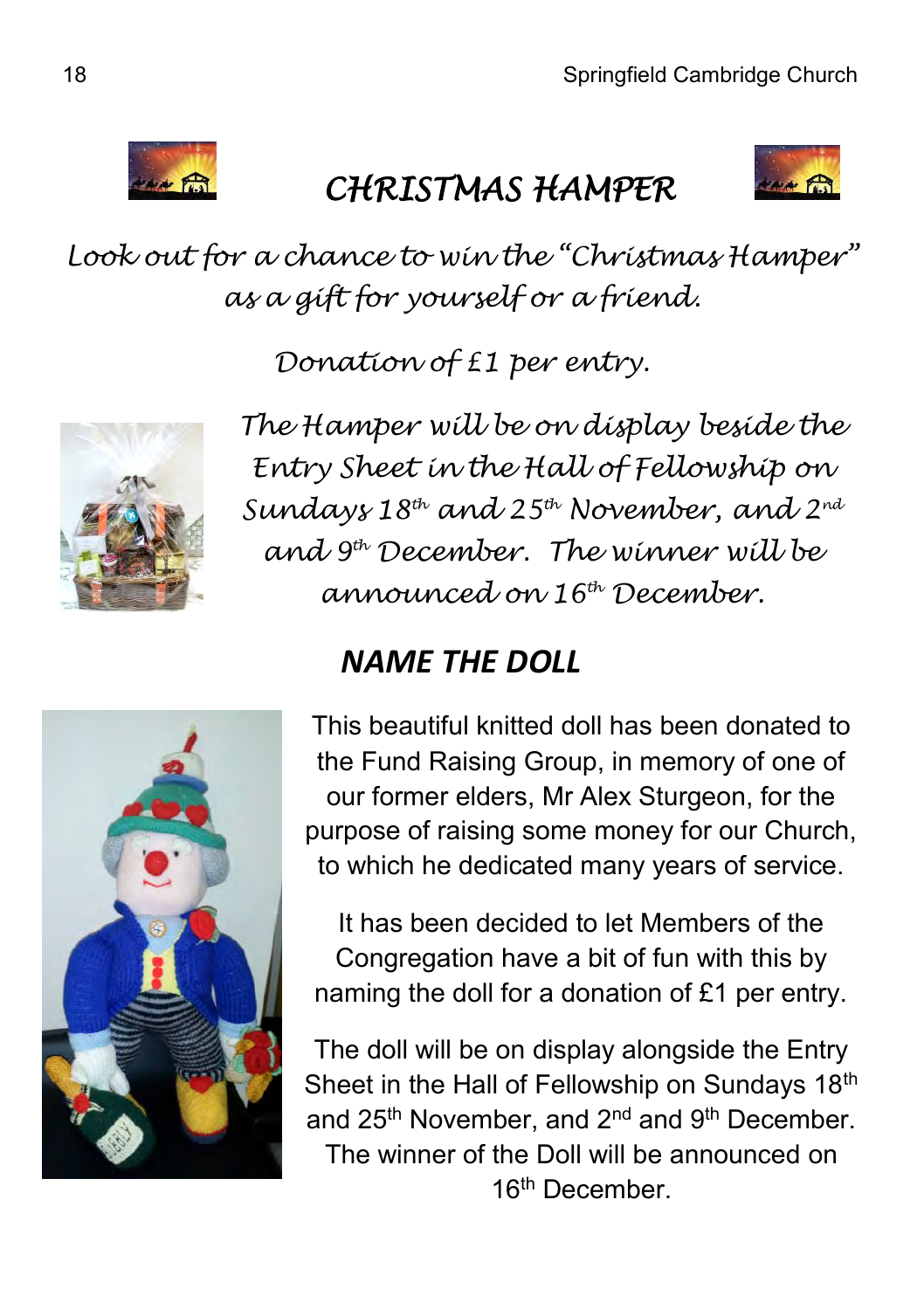# Thanks

Amy and family wish to thank you for your prayers, kind words and cards received during recent times, with the sad loss of Bill. Thank you also to Rev. Ian Taylor for his help and support, and for the uplifting service. Bill had lots of friends and we will all miss his smile. **Regards** *Amy Henderson*.

Ellen and Willie McSheehy would like to thank Rev Ian Taylor and all members of the congregation for prayers and cards during Ellen's recent illness

Thanks very much for the lovely flowers I received for my birthday. They were very much appreciated. Thank you *Gina Robertson* x

Thanks very much for the lovely flowers for our Silver Wedding Anniversary. Much appreciated *Scott and Carol Robertson* x

I am writing to thank members of the congregation for their cards, flowers phone calls and good wishes I have received. Also, to Nancy Cameron and Nan Edmiston for the beautiful flowers they delivered from the Church. To the Rev. Ian Taylor for his visit and prayer which was greatly appreciated. A few weeks and I will be back in Springfield Cambridge. Again, thank you all. God Bless, *Mrs Helen Summers*



Congratulations to Charlotte Hamilton who celebrated her 80<sup>th</sup> birthday shortly after celebrating her Diamond wedding anniversary on 29 Aug 2018.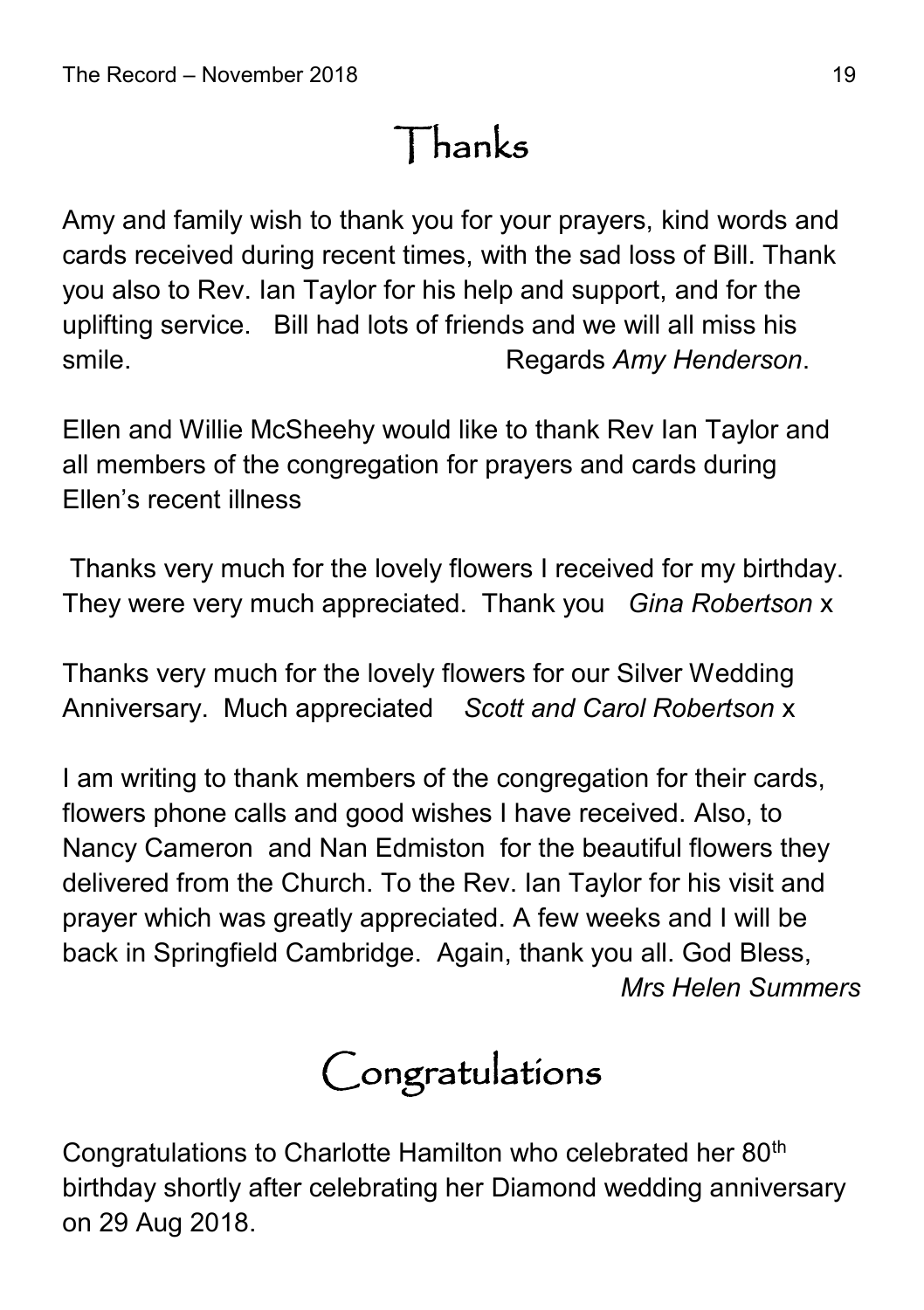"How do you feel about going out for lunch one day a week?" This was the question posed to me in June 2013 by my two fellow basses in the Springfield Cambridge Praise Team.

The reason for their invitation was that my wife had died the preceding February and they wanted to do something to support me.

That was the start of something that has grown over the past four years to the point where we now have 11 members of our church who meet for lunch every Wednesday at various venues around Bishopbriggs and beyond.

From the outset, we decided that, when a lady member of our church dies, we will allow her husband time to grieve and deal with all the business which is associated with death. We usually wait for about two months or so before we approach the husband and invite him to join us. Not every widower takes up our invitation, but the invitation is left open nevertheless. The rules are very simple. The cost of the lunch is shared equally among

those present. That is the only rule.

We have a schedule of the dates and the places we will meet each week. Each member gets a copy of this. If any member knows that he will not be at lunch, he lets another member know so that we do not sit waiting for him to arrive. Any member who does not attend without letting another member know gets a telephone call shortly after we finish lunch to make sure that he is all right.

When we part on a Wednesday, we say to each other, "I'll see you on the Sabbath" and on the Sunday, we see each other in the Hall of Fellowship in our church and part with "I'll see you on Wednesday". That means we have two days when we have a positive contact with one another.

We support each other in many ways. We visit any member who is in hospital and we provide transport for any member who needs transport for a hospital appointment. When a member is ill and housebound we make sire that he is visited and any shopping which he needs is obtained for him. At our weekly lunch meetings there is always lots of banter and laughter and we set the world to rights.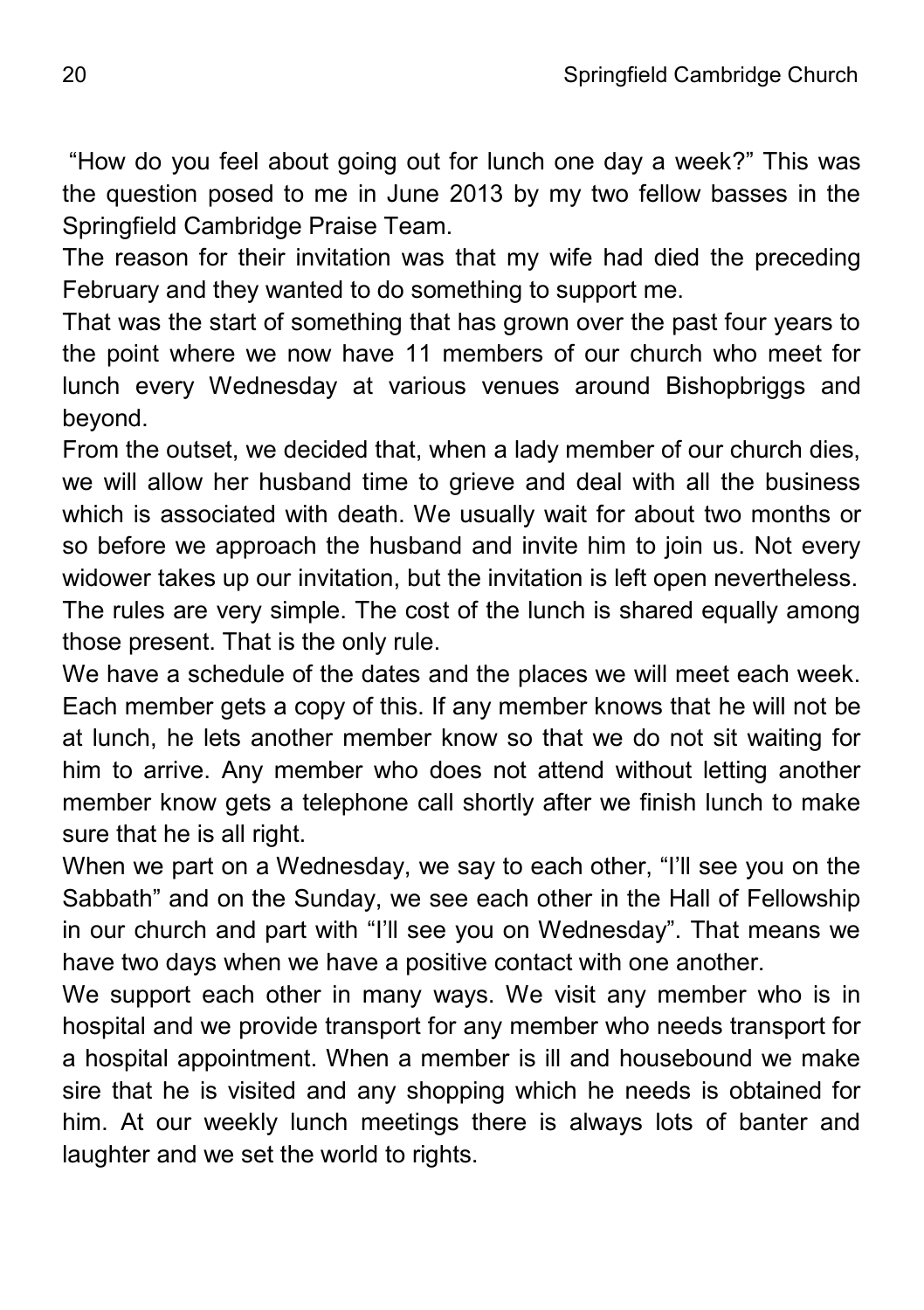All of us have contacts with friends and relatives in other churches and it is quite amazing how many times we have heard, "I wish our church had a group like yours."

I would encourage everyone who is in a church which does not have a group like ours, to start up a weekly lunch club where widowers can meet for mutual support. To start a group, all it takes is for two widowers to decide to meet for lunch one day a week and apply the rule which we have. Everyone who has joined our group has said, sooner or later, "This is great."

We even have a name for our group. "The Springfield Cambridge Widowers and Coffin Dodgers Club". The "Widowers" bit is obvious. "Coffin Dodgers?". That's because we are all in our upper 70s and beyond and we know that we are in the departure lounge waiting for our flight to be called. *Ian Miller*



f*rom left to right: Iain Murray, Drew Fleming, Jim Stormont, Ian Miller (front), Mike Walker (back), Alex McCallum, John Semple and Ryan Vernal.*